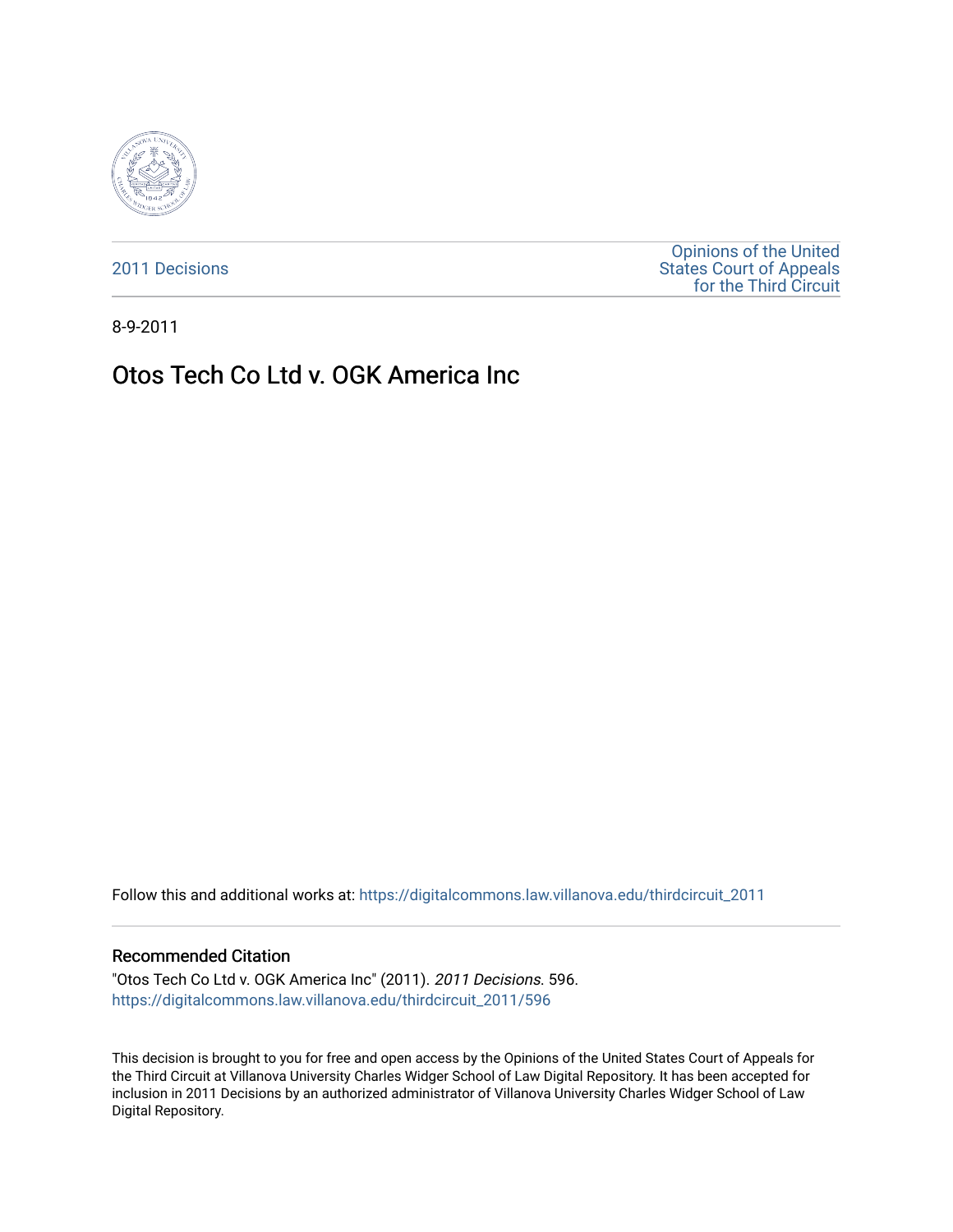## **PRECEDENTIAL**

## UNITED STATES COURT OF APPEALS FOR THE THIRD CIRCUIT

\_\_\_\_\_\_\_\_\_\_\_\_\_

No. 11-1078 \_\_\_\_\_\_\_\_\_\_\_\_\_

OTOS TECH CO., LTD. v. OGK AMERICA, INC.; YALE KIM, a/k/a Youngil Kim v. OTOS OPTICAL CO., LTD; MOON YOUNG HUH

 Otos Tech Co., Ltd.; Otos Optical Co., Ltd.; Moon Young Huh,

Appellants

On Appeal from the United States District Court for the District of New Jersey (Civ. No. 2:03-01979) District Judge: Hon. William H. Walls

\_\_\_\_\_\_\_\_\_\_\_\_\_

Submitted Under Third Circuit LAR 34.1(a) June 24, 2011

Before: CHAGARES, JORDAN, and GREENAWAY, JR., Circuit Judges.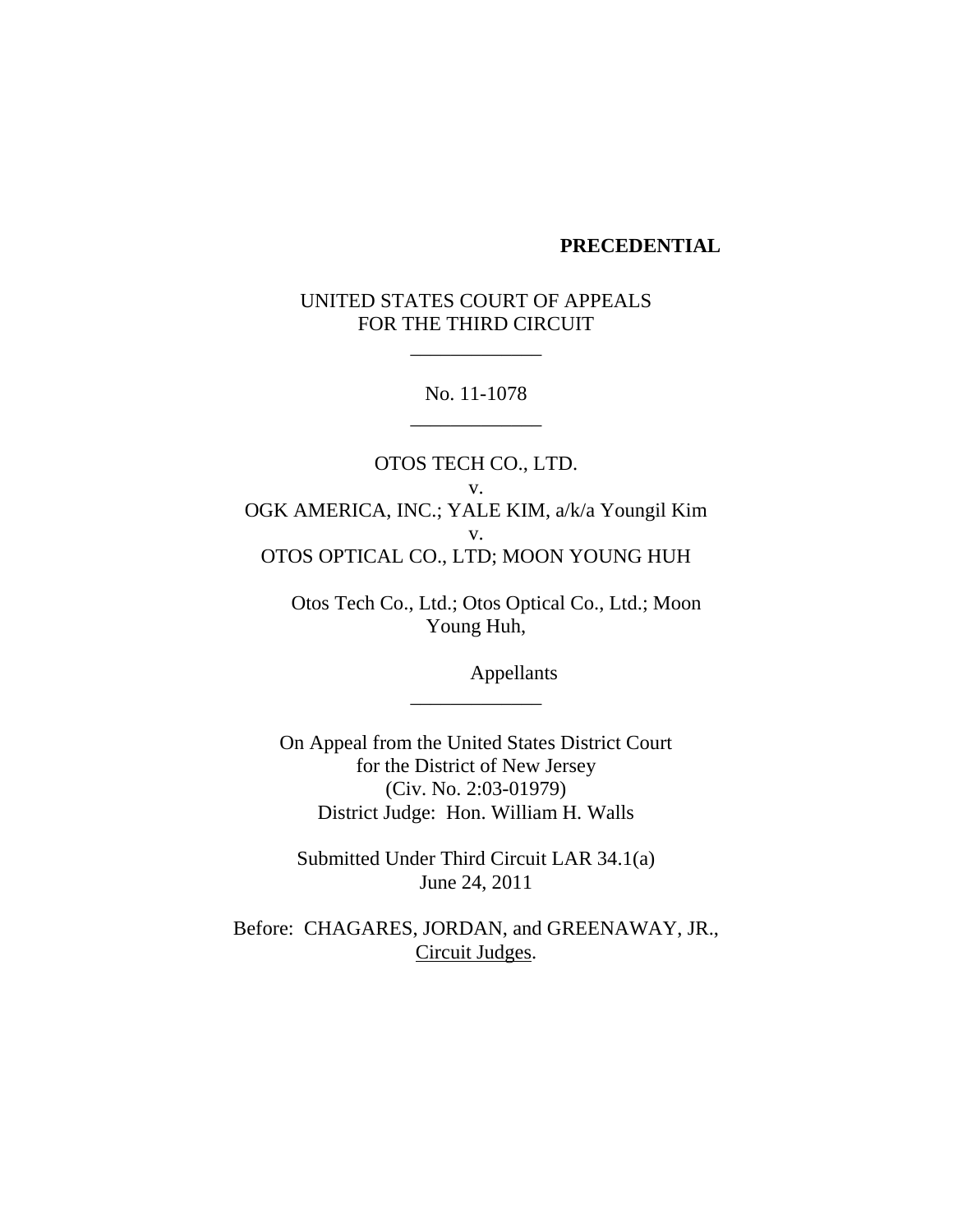(Filed: August 9, 2011)

\_\_\_\_\_\_\_\_\_\_\_\_

## OPINION \_\_\_\_\_\_\_\_\_\_\_\_

CHAGARES, Circuit Judge.

Otos Tech. Co., Ltd., Otos Optical Co., Ltd., and Moon Young Huh (collectively, "Otos") appeal the District Court's denial of their request to enforce a judgment of the Supreme Court of South Korea against OGK America, Inc. and Yale Kim (collectively, "Kim"). For the reasons that follow, we will affirm.

I.

This appeal involves two parallel litigations: one in the United States, before the United States District Court for the District of New Jersey, and one in South Korea. Otos originally brought suit in the District of New Jersey in 2003, asserting claims for breach of contract, conversion, and embezzlement. These claims arose out of Kim's retention of three checks worth \$587,775.05. Kim answered and asserted counterclaims for breach of contract, breach of a settlement agreement, and breach of the covenant of good faith and fair dealing. Kim maintained that Otos wrongfully terminated his employment contract and that he retained the three checks pursuant to an agreement between the two parties to settle this wrongful termination.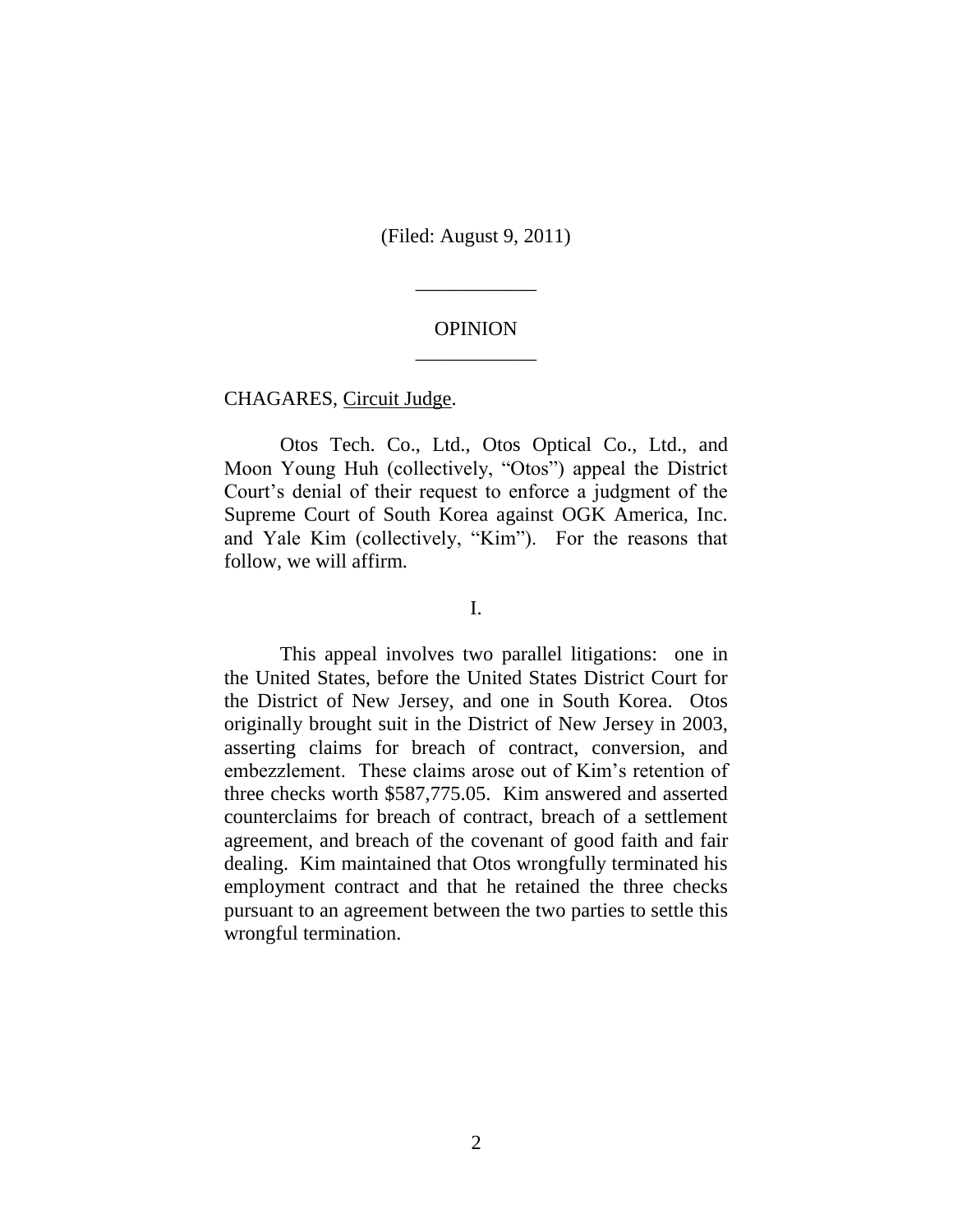While this lawsuit was still pending, Otos brought an action against Kim in South Korea and asserted essentially identical claims pertaining to the same three checks. On December 16, 2005, a South Korean court entered judgment in favor of Otos in the amount of 607,156,665 South Korean Won, which was later reduced on appeal to 544,920,318 South Korean Won, an amount that was equivalent to \$587,755.05 (in U.S. dollars) at the time. Otos was also awarded post-judgment interest on that amount. Kim appealed the decision but the Supreme Court of Korea affirmed on December 24, 2008.

Meanwhile, the litigation between Otos and Kim in the District of New Jersey proceeded to a trial before a jury. On August 11, 2006, after the conclusion of the trial, judgment was entered in favor of Otos in the amount of \$587,755.05 on Otos's conversion claim and in favor of Kim in the amount of \$910,000 on Kim's counterclaim for breach of the covenant of good faith and fair dealing. The District Court denied Otos's motion for a new trial, and both parties appealed. This Court affirmed and remanded to the District Court for the calculation of post-judgment interest. Otos Tech Co. v. OGK Am., Inc., 295 F. App'x 514 (3d Cir. 2008).

After the conclusion of the trial, Otos embarked on a campaign to seize Kim's assets in Korea in order to satisfy the Korean judgment. Based on the record before this Court, Otos appears to have been successful in this endeavor. Kim ultimately paid 807,619,134 in South Korean Won between November 2006 and February 2009 to satisfy the Korean judgment, an amount that includes forced sales of Kim's apartment and stocks as well as voluntary deposits made by Kim. In an order dated February 16, 2009, the South Korean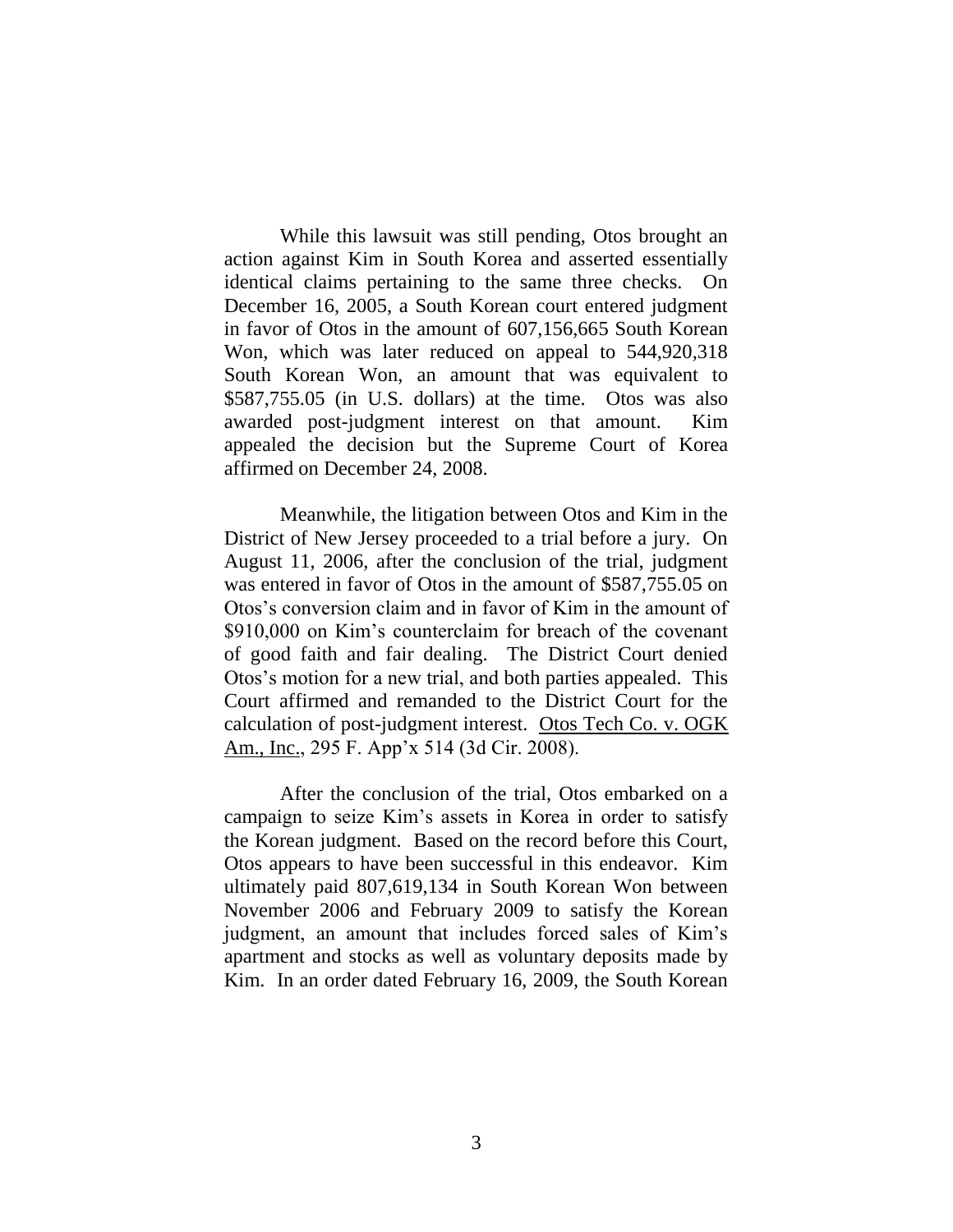court rejected Otos's latest application to seize Kim's assets, stating that "[i]t is clear that . . . the payment of the principal and interest on late payment . . . was fully carried out." Joint Appendix ("JA") 178 (emphasis added). Otos does not challenge this conclusion on appeal.

Back in the United States, Kim filed a motion on December 22, 2008 requesting that the District Court order the turnover of funds from the accounts of one of Otos's customers in light of Otos's failure to pay Kim any money in satisfaction of the \$910,000 judgment (plus interest) entered in Kim's favor on August 11, 2006. Otos objected, and also argued that any turnover should be subject to a "setoff" in the amount of its American judgment, \$587,755.05. The District Court granted Kim's motion on July 29, 2009 and denied Otos's request for a setoff, holding that "[i]f that judgment is set-off against [Kim's] judgment here, a double recovery for [Otos] may result since [Otos] could also recover the Korean judgment entirely." JA 96.

Otos appealed, and we affirmed. Otos Tech Co. v. OGK Am., Inc., 393 F. App'x 5 (3d Cir. 2010). We held "that the District Court was within its discretion to deny Otos a setoff based on the possibility of a double recovery" given that "it has not been established on the record when, where, to whom, or in what amount the payments on the Korean judgment have been made." Id. at 10 & n.6. In other words, it was unclear at the time whether granting Otos a setoff on its American judgment may result in Otos impermissibly recovering twice for the same harm: once in satisfaction of its Korean judgment, and again by reducing Kim's American judgment. In light of the vagaries of the record, we concluded by noting that, on remand, the District Court may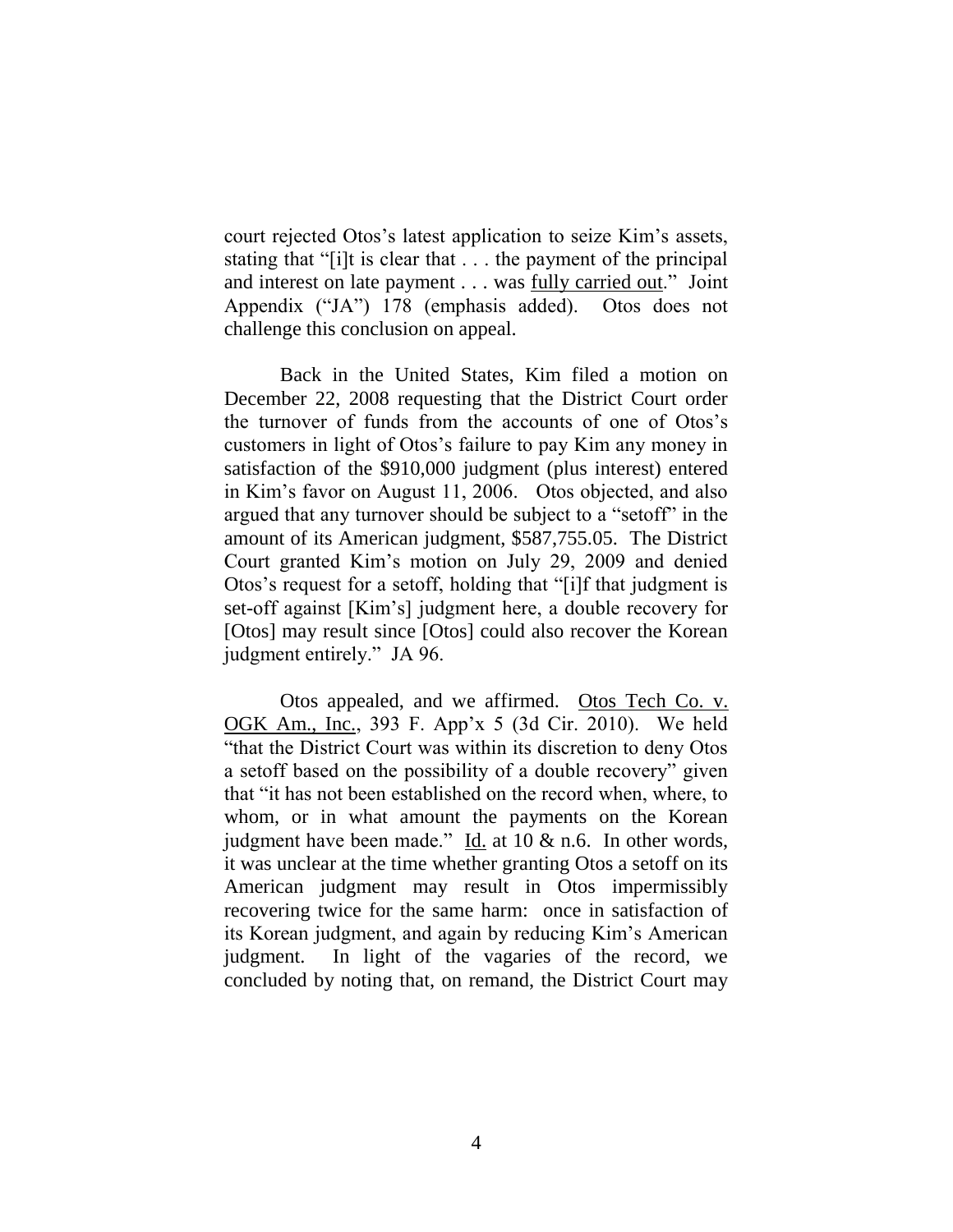"test[] the merits of the parties' claims in order to avoid a double recovery" by various means, depending on whether Otos filed a motion to enforce the Korean judgment, Kim filed a motion to declare Otos's American judgment satisfied, "or by some other means." Id. at 10 n.6.

Otos elected to proceed by seeking to enforce the Korean judgment. On September 16, 2010, Otos filed a motion before the District Court seeking to satisfy the Korean judgment and to "equalize" the Korean judgment with the American judgment. Although Otos did not dispute that Kim had satisfied the Korean judgment, Otos asserted that due to a devaluation of the South Korean Won, Kim's satisfaction of the Korean judgment only amounted to an actual payment of \$382,215 (in U.S. dollars). As a result, Otos maintained that the Korean judgment should be "equalized" with the American judgment in the amount of \$205,540.05, the difference between the amount of the American judgment (\$587,755.05) and the actual payments made by Kim after being adjusted by currency devaluation (\$382,215).

On December 16, 2010, the District Court denied Otos's motion, concluding that although the Korean judgment was both valid and enforceable in American courts, it "has been fully satisfied." JA 26. This timely appeal followed.

### II.

This is a diversity action governed by New Jersey law. The District Court had jurisdiction over this action pursuant to 28 U.S.C. § 1332(a)(2) and we have jurisdiction under 28 U.S.C. § 1291.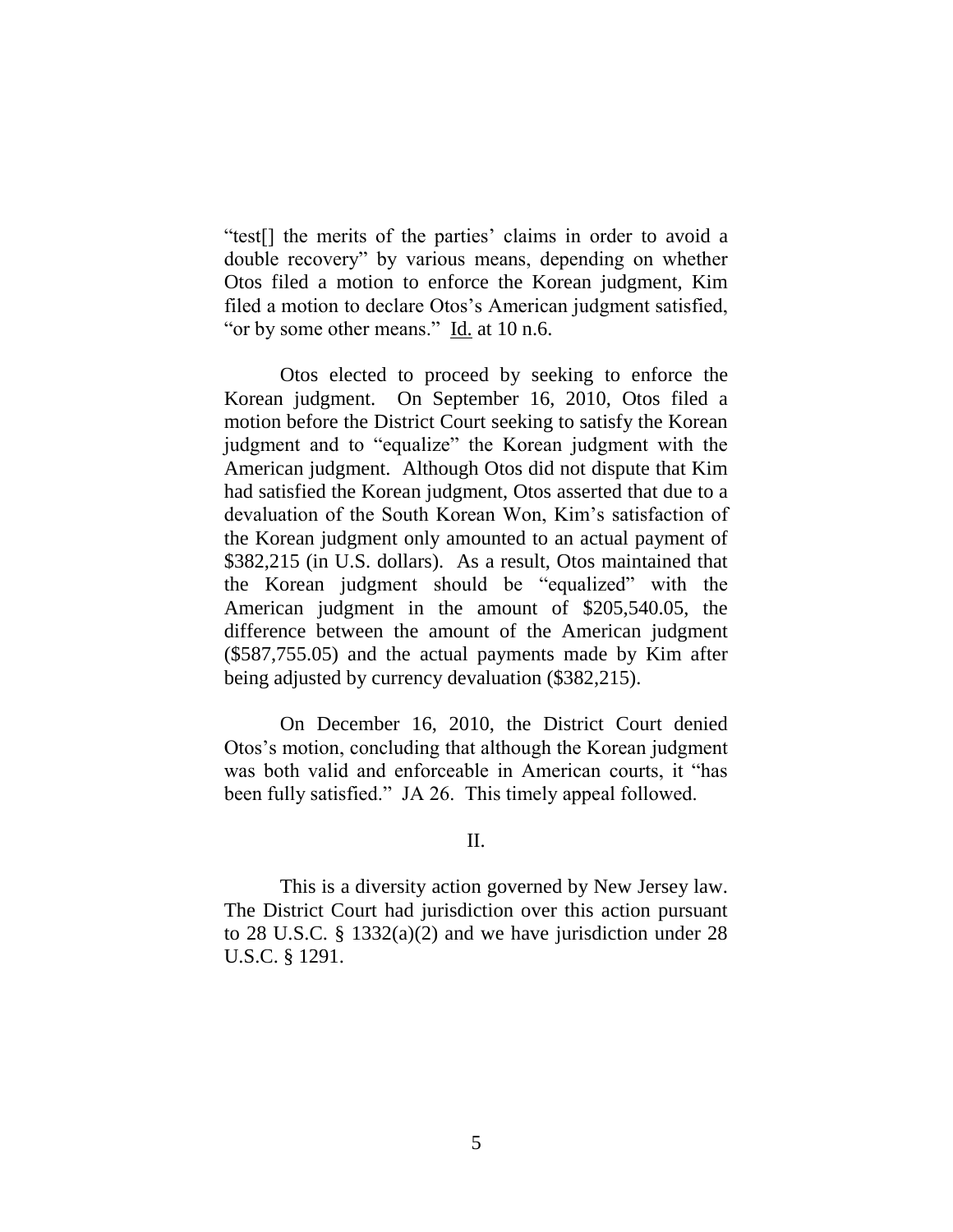We exercise de novo review over a district court's decision to grant full faith and credit to a foreign judgment. See Barrows v. Barrows, 489 F.2d 661, 662-63 (3d Cir. 1974) (conducting a de novo review in determining the enforceability of a foreign judgment); see also Diorinou v. Mezitis, 237 F.3d 133, 139 (2d Cir. 2001) (collecting cases and noting that "domestic courts have not clearly articulated the standard of appellate review of the decision whether to enforce [a] foreign judgment, but appear to be applying a de novo standard").

### III.

As an initial matter, we agree with the District Court's conclusion that the Korean judgment is both valid and enforceable in American courts. "The Treaty of Friendship, Commerce and Navigation Between the United States of America and The Republic of Korea elevates a Korean judgment to the status of a sister state judgment," and "[i]n New Jersey, sister state judgments by confession are entitled to full faith and credit." Choi v. Kim, 50 F.3d 244, 248 (3d Cir. 1995) (citation omitted). None of the various exceptions to the enforcement of such sister state judgments – such as lack of personal or subject matter jurisdiction, or the failure to provide adequate due process – are applicable to this case. See id.

Notwithstanding this initial conclusion, we will affirm the District Court's denial of Otos's motion to enforce the Korean judgment. Put simply, Otos is attempting to enforce the wrong judgment in this case. In our previous opinion in this matter, we noted that the record was then unclear whether Kim had satisfied the Korean judgment, and that accordingly,